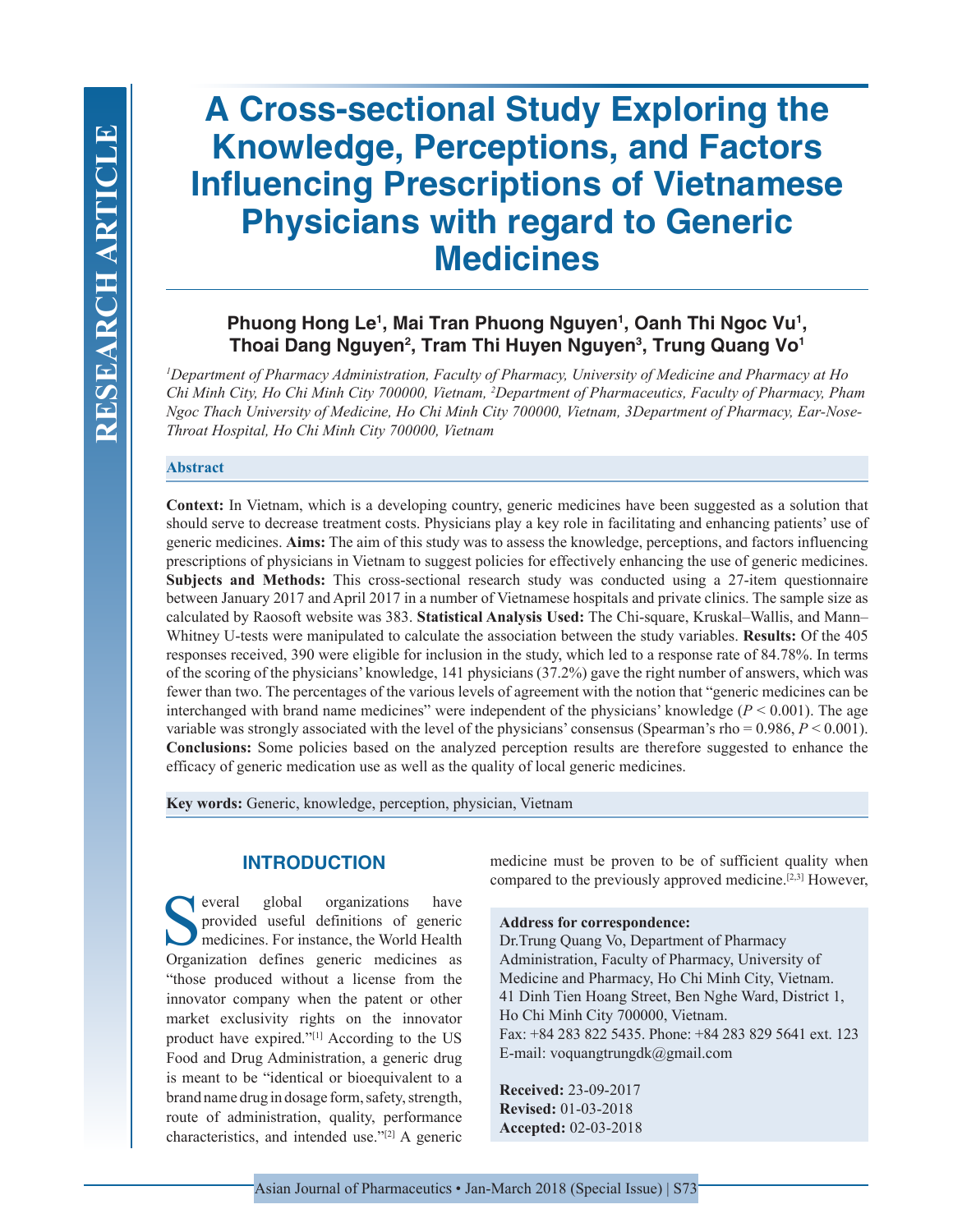generic products may have a different appearance to the reference products.

Generic medicines are of considerable interest because they are cheaper than brand-name medicines, which means that the use of generic medicines could possibly serve to reduce the economic burden of healthcare, since the cost of illness is closely related to the medication cost.[4] Calculating the savings that could result from the use of generic products is considered to be an attractive topic because generic products offer the benefit of decreasing the therapeutic cost.[3-8] Cameron *et al*. showed that using generic medicines instead of the previously approved versions of products, for instance, the total potential cost saving per capita for Malaysia and the Philippines would be almost 16 million United State Dollar (USD) and 38 million USD, respectively.[8] According to a report by the Generic Pharmaceutical Association in 2015,[9] some 88% of prescriptions are for generic drugs, although their cost still accounts for only a small percentage of the total drugs cost (28%).

It has been claimed that in low- and middle-income countries, the cost of various essential pharmaceuticals is too expensive for a large proportion of the population, although the support offered by insurance companies is now being expanded.<sup>[4,8]</sup> Increasing the use of generic medicines could help to increase the number of patients who can access necessary medicines, thereby helping to achieve national health-related goals.<sup>[8,10]</sup> Therefore, the use of generic drugs has become increasingly popular worldwide,[11] especially in developing countries. Vietnam is a lower middle-income country with a gross domestic product of 2,052.32 USD per capita,[12] but according to the Joint Annual Health Review, it has a significant healthcare budget. Indeed, the average drug expenditure per capita was 34.48 USD in 2014, having increased gradually year by year from 22.25 USD in 2010.[13] Therefore, it is extremely important to formulate effective policies for encouraging the use of generic medicines in Vietnam.

Physicians played an vital role in patients' medication usage in community clinics.[14] Therefore, the consumption of generics can be said to be contingent on physicians. They significantly influence both patients' understanding and use of generic products. Hence, numerous studies have been designed to explore the knowledge and perceptions of physicians regarding generic products in various countries over the past decade.<sup>[10,14-25]</sup>

Generic medicines should play a key role in the healthcare sector of a developing country such as Vietnam. The government has recognized the benefits of using generic products, although difficulties have been encountered in relation to implementation.[13] One of the remarkable problems faced when attempting to increase the use of generic medicines concerns perceptions regarding the quality, effectiveness, and safety of such medicines, especially local generic medicines.<sup>[13]</sup> In Vietnam, there were a few studies conducted with the same design.[26] The aim of this study is therefore to explore the knowledge, perceptions, and factors influencing prescriptions of Vietnamese physicians regarding generic medicines to suggest some policies for improving the usage of generic medicines.

## **SUBJECTS AND METHODS**

This cross-sectional research study was conducted among Vietnamese physicians between January 2017 and April 2017. A Vietnamese language questionnaire was developed based on two prior studies<sup>[14,21]</sup> conducted in Pakistan and Malaysia. These two countries share some similar characteristics with Vietnam, including economic, social, and cultural characteristics. The participants in the study had to be Vietnamese physicians who work in a hospital or private clinic in Vietnam.

The sample size was computed to be 383 by Raosoft website based on an overall population size of 72,869.03 (7.8 physicians/10,000 people),[27,28] with a 5% margin of error and 95% confidence level. To ensure that an adequate number of questionnaires were distributed and returned, the sample size was increased by 20% to 460.

#### **Data collection**

Some 460 self-administered anonymous questionnaires were sent directly to various hospitals and private clinics from January 2017 to April 2017.

Thirty physicians were chosen to take part in a pilot test of the questionnaire. Following the pilot test, some changes were made to improve the clarity and quality of the questionnaire. Cronbach's alpha and the intraclass correlation were calculated to test the reliability of the research instrument. As can be seen in Table 1, the internal consistency of each domain was good. More specifically, the Cronbach's alpha values for the

| <b>Table 1:</b> Reliability of the questionnaire (pilot test, $n=30$ ) |                  |                  |                 |         |  |  |  |  |  |
|------------------------------------------------------------------------|------------------|------------------|-----------------|---------|--|--|--|--|--|
| <b>Domain</b>                                                          | Cronbach's alpha | <b>ICC</b> value | 95% CI          | P value |  |  |  |  |  |
| Knowledge                                                              | 0.775            | 0.463            | $0.279 - 0.653$ | < 0.001 |  |  |  |  |  |
| Perceptions of generic medicines                                       | 0.874            | 0.635            | $0.405 - 0.741$ | < 0.001 |  |  |  |  |  |
| Perceptions of Vietnamese generic medicines                            | 0.822            | 0.536            | $0.357 - 0.709$ | < 0.001 |  |  |  |  |  |
| Factors influencing prospections                                       | 0.849            | 0.585            | $0.334 - 0.693$ | < 0.001 |  |  |  |  |  |
| Sources of medicine information                                        | 0.831            | 0.552            | $0.374 - 0.721$ | < 0.001 |  |  |  |  |  |

CI: Confidence interval, ICC: Intraclass correlation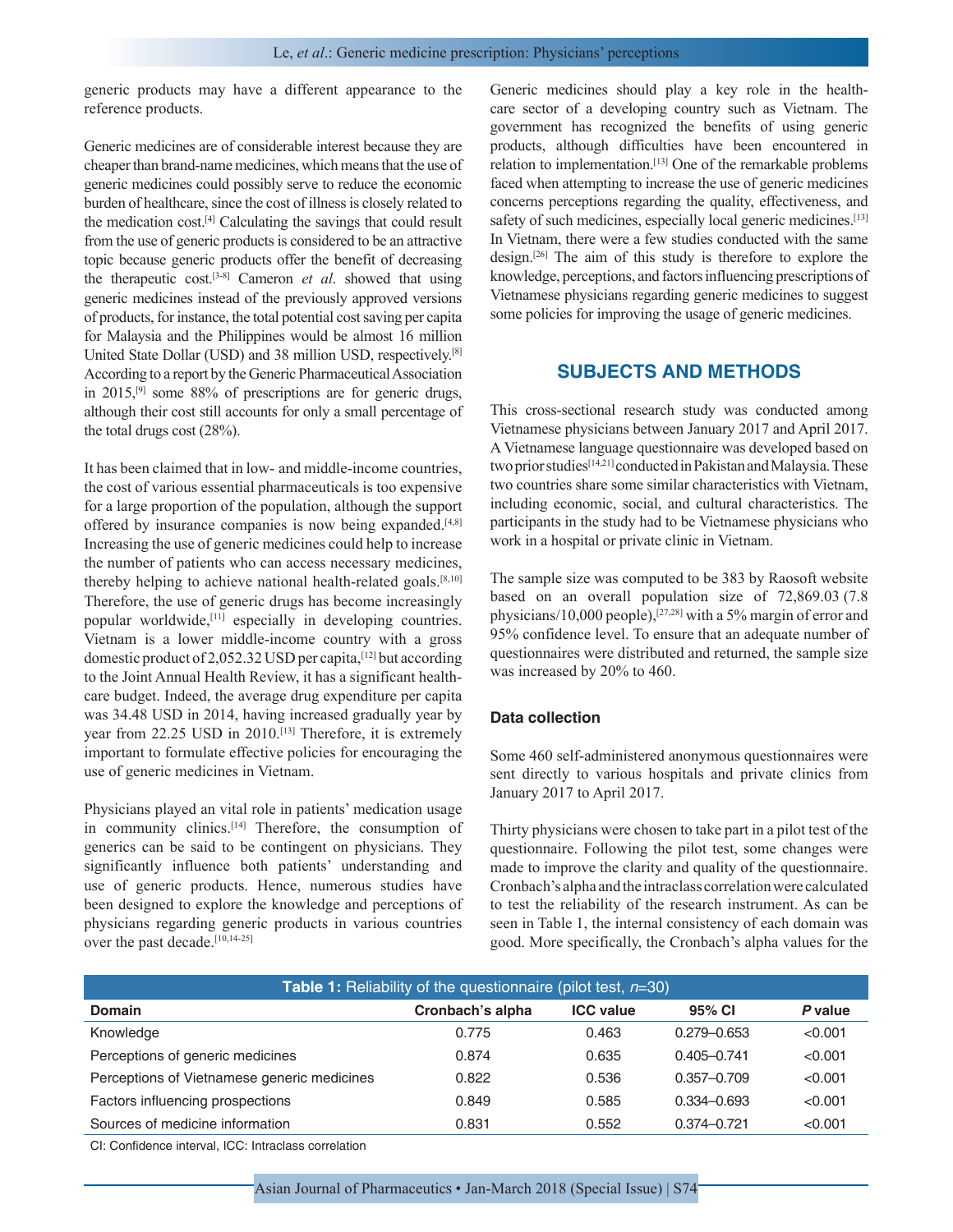knowledge, perceptions of generic medicines, Vietnamese generic medicines, factors influencing prescriptions, and sources of medication information parts were 0.775, 0.874, 0.822, 0.849, and 0.831, respectively.

The final questionnaire comprised 27 questions divided into five parts. The first part was intended to collect general information about the participants. The second part was focused on an appraisal of the physicians' knowledge regarding the distinction between generic and brand-name medicines. The third part was used to statistically assess the physicians' perceptions of generic medicines in general and local generic medicines in particular. The fourth and fifth parts were, respectively, intended to discover which factors influence prescriptions and determine which sources of medication information were favored by physicians. There were four questions in each part of the questionnaire, except for the first part, which comprised six items. The knowledge domain had three options for respondents to choose from, namely, "Yes," "No," and "I do not know." A 5-point Likert scale was used in the remaining domain, with "1" indicating "strongly disagree" and "5" indicating "strongly agree." The scale was intended to show the increase in agreement in the perception part of the questionnaire as well as the increment of priority in the final two parts.

#### **Data analysis**

The Statistical Package for the Social Sciences version 20.0 was used to record the answers given by the survey participants. The demographic characteristics were calculated using a descriptive statistics tool. Each correct knowledge answer was scored one point. There was no point awarded for the answer "I do not know." The total points scored by every physician were summarized. If the physicians' knowledge score was equal to or more than two, it was suggested to be in the "good" range; otherwise, it was considered to be in the "not good" range. Moreover, the Chi-square test was manipulated to report the association between the physicians' knowledge range and their demographic characteristics, while the Kruskal–Wallis and Mann–Whitney U-tests were conducted to analyze the last three domains. To determine whether the level of satisfaction would increase or decrease if the rank of age rose, Spearman's rank correlation coefficient was used.

#### **Ethical considerations**

Ethical approval for this study was granted by the University of Medicine and Pharmacy at Ho Chi Minh City, Vietnam. The participants were informed that participation was entirely voluntary and their anonymity would be guaranteed. All the information collected was solely used for research purposes.

## **RESULTS**

Of the 405 questionnaires that were returned, 15 were rejected due to being incomplete. Hence, a total of 390 replies were eligible for inclusion in this study, which gave a response rate of 84.78%.

#### **Demographic characteristics**

Table 2 summarizes the demographic characteristics of the 390 participating physicians. A large majority of participants were male  $(n = 264, 67.7\%)$ , while 70% of the physicians

| Table 2: Demographic characteristics (n=390) |            |                            |            |  |  |  |  |
|----------------------------------------------|------------|----------------------------|------------|--|--|--|--|
| <b>Characteristic</b>                        | $n$ (%)    | <b>Characteristic</b>      | $n$ (%)    |  |  |  |  |
| Age                                          |            | Years of experience        |            |  |  |  |  |
| $\leq$ 25                                    | 54 (13.8)  | $1 - 5$                    | 180 (46.2) |  |  |  |  |
| $25 - 29$                                    | 93 (23.8)  | $6 - 10$                   | 105 (26.9) |  |  |  |  |
| $30 - 34$                                    | 99 (25.4)  | $11 - 15$                  | 45 (11.5)  |  |  |  |  |
| $35 - 39$                                    | 60 (15.4)  | $16 - 20$                  | 30(7.7)    |  |  |  |  |
| $40 - 49$                                    | 60 (15.4)  | >20                        | 30(7.7)    |  |  |  |  |
| $\geq 50$                                    | 24(6.2)    | Locality                   |            |  |  |  |  |
| Gender                                       |            | Urban                      | 330 (84.6) |  |  |  |  |
| Male                                         | 264 (67.7) | Rural                      | 60 (15.4)  |  |  |  |  |
| Female                                       | 126 (32.3) | Number of patients per day |            |  |  |  |  |
| Geographical region                          |            | $<$ 25                     | 147 (37.7) |  |  |  |  |
| North and central                            | 117 (30.0) | $25 - 50$                  | 159 (40.8) |  |  |  |  |
| South                                        | 273 (70.0) | $51 - 100$                 | 60 (15.4)  |  |  |  |  |
| Highest qualification                        |            | >100                       | 24(6.2)    |  |  |  |  |
| Bachelor's degree                            | 204 (47.7) |                            |            |  |  |  |  |
| Postgraduate qualification                   | 186 (52.3) |                            |            |  |  |  |  |

Asian Journal of Pharmaceutics • Jan-March 2018 (Special Issue) | S75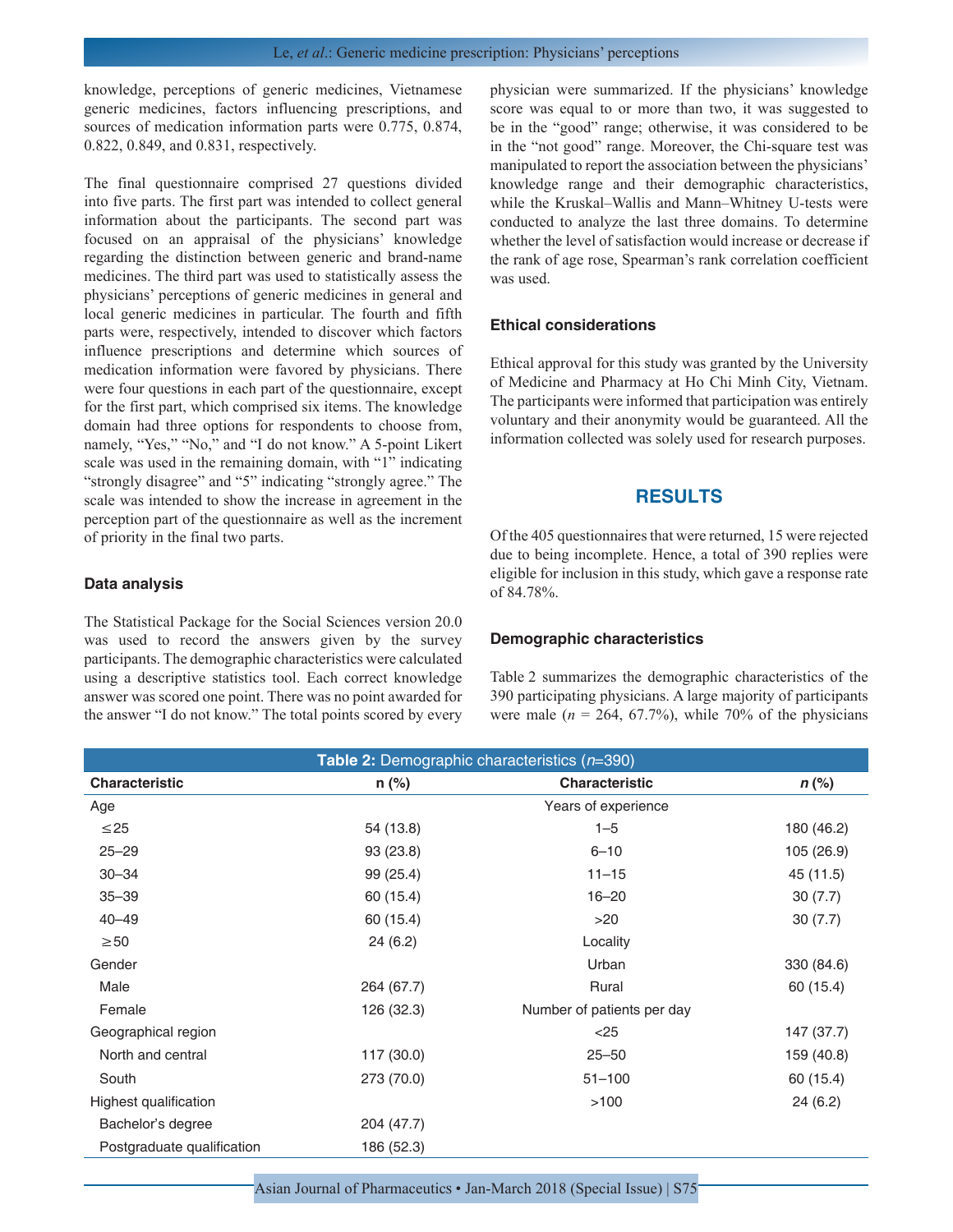were in the South of Vietnam. There was a considerable difference between the number of physicians working in urban areas ( $n = 330, 84.6\%$ ) and those working in rural areas ( $n = 60$ , 15.4%). Around 80% of the physicians met <50 patients per day.

## **Knowledge and perceptions of physicians regarding generic medicines**

Table 3 summarizes the data concerning the physicians' knowledge of generic medicines. While more than 65% of physicians gave correct answers to questions KQ2 and KQ4, the proportion of incorrect answers given to questions KQ1 and KQ3 was around 50%. The proportion of correct answers given to each question was independent of the physicians' age, gender, geographical region, and years of experience  $(P<0.05)$ . Based on the scores, some 249 physicians  $(63.8\%)$ could be classed as being in the "good" range in terms of their knowledge. The percentages seen at the high qualification rank ( $P = 0.370$ ) and locality rank ( $P = 0.500$ ) were the same for the distinct values of the knowledge range.

Based on the data presented in Table 4, the majority of physicians considered that consumers should be notified that low-cost drugs are of lower quality. More than 120 physicians strongly agreed that "there should be many conferences for doctors concerning medicine information" and "if GPs and pharmacists work together, the use of generic medicines among Vietnamese consumers would be more effective." When the physicians were asked about interchanging brandname medicines for generic medicines, the proportions of the different assent levels were independent of their knowledge range *(P* < 0.001) [Table 5].

## **Perceptions of physicians regarding Vietnamese generic medicines**

Table 6 displays the physicians' perceptions regarding local generic medicines. This issue involved four aspects, namely, the manufacturing process, safety, reputation, and quality, which were intended to assess the discernment of the physicians. It was noteworthy that none of these four aspects of Vietnamese generic medicines were appreciated well by more than 30% of physicians.. Twenty-four physicians (6.2%) considered that local medicines had a good reputation, while the physicians' age was strongly associated with their level of agreement (Spearman's Rho = 0.986, *P* < 0.001).

## **Factors influencing prescriptions and medication information sources**

According to Table 4, some 141 physicians believed considering patients' economic and social characteristics to be an issue of extreme priority. When looking at the factors of medication cost, patients' characteristics, physicians' experience, and patients' requirements in Table 5, the figures

|                      |                                                                                 |                    |                            |            |            | Table 3: Physicians' knowledge of generic medicines (n=390) |               |                 |          |                                  |
|----------------------|---------------------------------------------------------------------------------|--------------------|----------------------------|------------|------------|-------------------------------------------------------------|---------------|-----------------|----------|----------------------------------|
|                      | Knowledge question                                                              |                    | $n$ $\binom{9}{6}$         | Age        | Gender     | Geographical                                                | High          | <b>Years of</b> | Locality | Average                          |
|                      |                                                                                 | Correct            | <b>Incorrect</b>           |            |            | region                                                      | qualification | experience      |          | patients per<br>number of<br>day |
| medicines<br>Generic |                                                                                 |                    |                            |            |            |                                                             |               |                 |          |                                  |
| KQ1                  | Are less safe than brand<br>name medicines                                      | 114(29.2)          | 276 (70.8)                 | $0.016*$   | $0.002*$   | $0.008*$                                                    | 0.453         | $0.003*$        | 0.887    | 0.059                            |
| KQ <sub>2</sub>      | Are lower quality than brand<br>name medications                                | 261 (66.9)         | (33.1)<br>129              | $-0.001*$  | $0.001*$   | $-0.001$ <sup>*</sup>                                       | 0.75          | $0.001*$        | $0.033*$ | $0.017*$                         |
| KQ3                  | than brand name medicines<br>Produce more side effects                          | 192 (49.2)         | (50.8)<br>198              | $0.001*$   | $0.031*$   | $0.001*$                                                    | $0.006*$      | $0.005*$        | 0.07     | 0.068                            |
| KQ4                  | Are not required to meet as<br>high safety standards as<br>brand name medicines | 276 (70.8)         | (29.2)<br>114              | $-0.001*$  | $0.002*$   | $0.009*$                                                    | 0.156         | $-0.001*$       | $0.046*$ | 0.679                            |
|                      | Knowledge range                                                                 | 249 (63.8)<br>Good | good<br>(37.2)<br>ğ<br>141 | $-0.001$ * | $-0.001$ * | $-0.001$ *                                                  | 0.370         | $0.002*$        | 0.500    | $0.040*$                         |
|                      | *Chi-square was used to calculate P value                                       |                    |                            |            |            |                                                             |               |                 |          |                                  |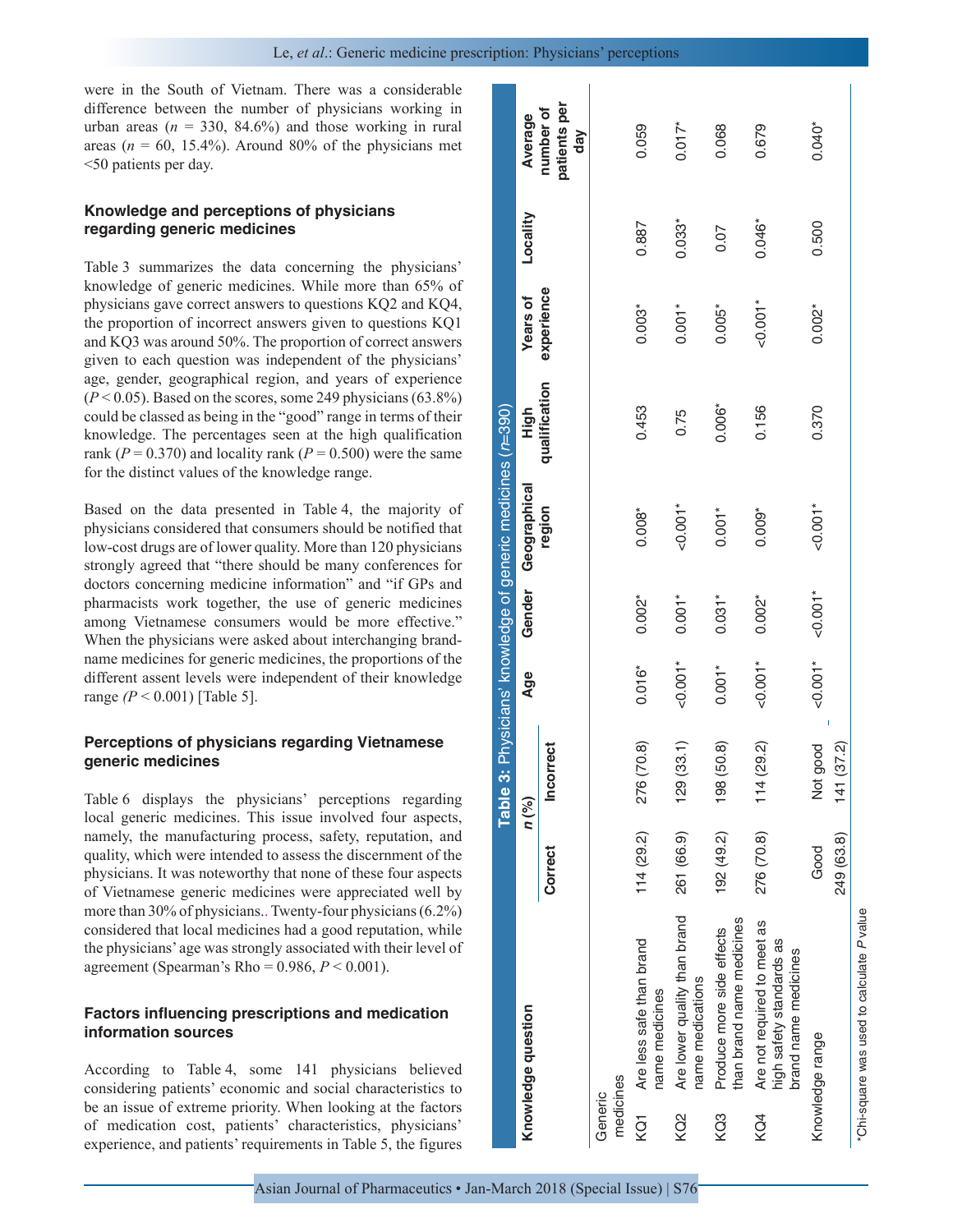#### **Table 4:** Physicians' perceptions of generic drugs and factors influencing prescriptions (*n*=390, [*n*, %]) **Perceptions of generic medicines**

| <b>Statements</b>                |                                                                                                                             | "Strongly | "Disagree"     | "Neutral"                 | "Agree"                 | "Strongly  |
|----------------------------------|-----------------------------------------------------------------------------------------------------------------------------|-----------|----------------|---------------------------|-------------------------|------------|
|                                  |                                                                                                                             | disagree" |                |                           |                         | agree"     |
|                                  |                                                                                                                             | 1         | $\overline{2}$ | 3                         | $\overline{\mathbf{4}}$ | 5          |
| PQ1                              | Generic medicines can be<br>interchanged with brand-name<br>medicines                                                       | 9(2.3)    | 45 (11.5)      | 57 (14.6)                 | 201 (51.5)              | 78 (20.0)  |
| PQ <sub>2</sub>                  | There should be more conferences<br>for doctors concerning drug<br>information                                              | 6(1.5)    | 18(4.6)        | 60 (15.4)                 | 186 (47.7)              | 120 (30.8) |
| PQ3                              | The generic medicine usage of<br>consumers would be more effective<br>if both physicians and pharmacists<br>worked together | 9(2.3)    | 12(3.1)        | 57 (14.6)                 | 186 (47.7)              | 126 (32.3) |
| PQ4                              | It should be explained to consumers<br>that low-cost drugs are not<br>necessarily of lower quality                          | 12(3.1)   | 21(5.4)        | 39 (10.0)                 | 216 (55.4)              | 102 (26.2) |
| <b>Factors</b>                   |                                                                                                                             |           |                | The increment of priority |                         |            |
|                                  |                                                                                                                             | 1         | $\overline{2}$ | 3                         | 4                       | 5          |
|                                  | Factors influencing perceptions                                                                                             |           |                |                           |                         |            |
| F1                               | Medicine cost                                                                                                               | 15(3.8)   | 36 (9.2)       | 90(23.1)                  | 177 (45.4)              | 72 (18.5)  |
| F <sub>2</sub>                   | Patients' economic and social<br>characteristics                                                                            | 6(1.5)    | 15(3.8)        | 60 (1.4)                  | 168 (43.1)              | 141 (36.2) |
| F <sub>3</sub>                   | Physicians' experience                                                                                                      | 3(0.8)    | 6(1.5)         | 33(8.5)                   | 249 (63.8)              | 99 (25.4)  |
| F <sub>4</sub>                   | Patients' requirements                                                                                                      | 18 (4.6)  | 69 (17.7)      | 150 (38.5)                | 117 (30.0)              | 36 (9.2)   |
| Source of medication information |                                                                                                                             |           |                |                           |                         |            |
| F <sub>5</sub>                   | Pharmaceutical representatives                                                                                              | 36(9.2)   | 102 (26.2)     | 138 (35.4)                | 90(23.1)                | 24(6.2)    |
| F <sub>6</sub>                   | The internet                                                                                                                | 18(4.6)   | 21(5.4)        | 132 (33.8)                | 177 (45.4)              | 42 (10.8)  |
| F7                               | Conferences                                                                                                                 | 6(1.5)    | 12(3.1)        | 60 (15.4)                 | 207 (53.1)              | 105 (26.9) |
| F <sub>8</sub>                   | Scientific articles                                                                                                         | 9(2.3)    | 9(2.3)         | 48 (12.3)                 | 162 (41.5)              | 162 (41.5) |

showing the extent of the effect on the prescriptions made by physicians can be seen to be distributed differently in the different years of experience groups ( $P \le 0.05$ ). A large majority of physicians do not usually obtain details about new medicines from pharmaceutical representatives. The distribution of the incremental precedence ranks of the usage of the internet, scientific articles, and attending conferences to access pharmacy information for the "good" and "not good" knowledge groups was not equal (*P* < 0.001).

## **DISCUSSION**

Based on the knowledge results, there are some gaps in the physicians' comprehension of generic medicines that must be corrected. This is extremely important because physicians are contact directly with patients. Moreover, some 348 of the 390 eligible physicians prescribed based on their experience. The internet, scientific articles, and conferences are all suggested to be practical tools for disseminating information since more than 60% of physicians reported using such information sources. However, there were differences in relation to the use of these sources between the "good" and "not good" physicians. Therefore, physicians should be strongly urged to seek out new and accurate information from trusted and beneficial sources.

Nowadays, several foreign companies have invested in the Vietnamese pharmaceutical market, which poses a threat to domestic drug producers.[29] As mentioned above, an increasing level of satisfaction with many aspects of generic products was associated with the increment of age, which suggests that younger physicians do not sufficiently appreciate local medicines. This could become a significant obstacle to encourage the wider use of generic products to reduce medical costs.

The perception results showed that the physicians expressed an active decision to substitute generic medicines for brand-name medicines. Nevertheless, the proportions of the agreement levels were independent of the physicians' knowledge, which could influence attempts to increase the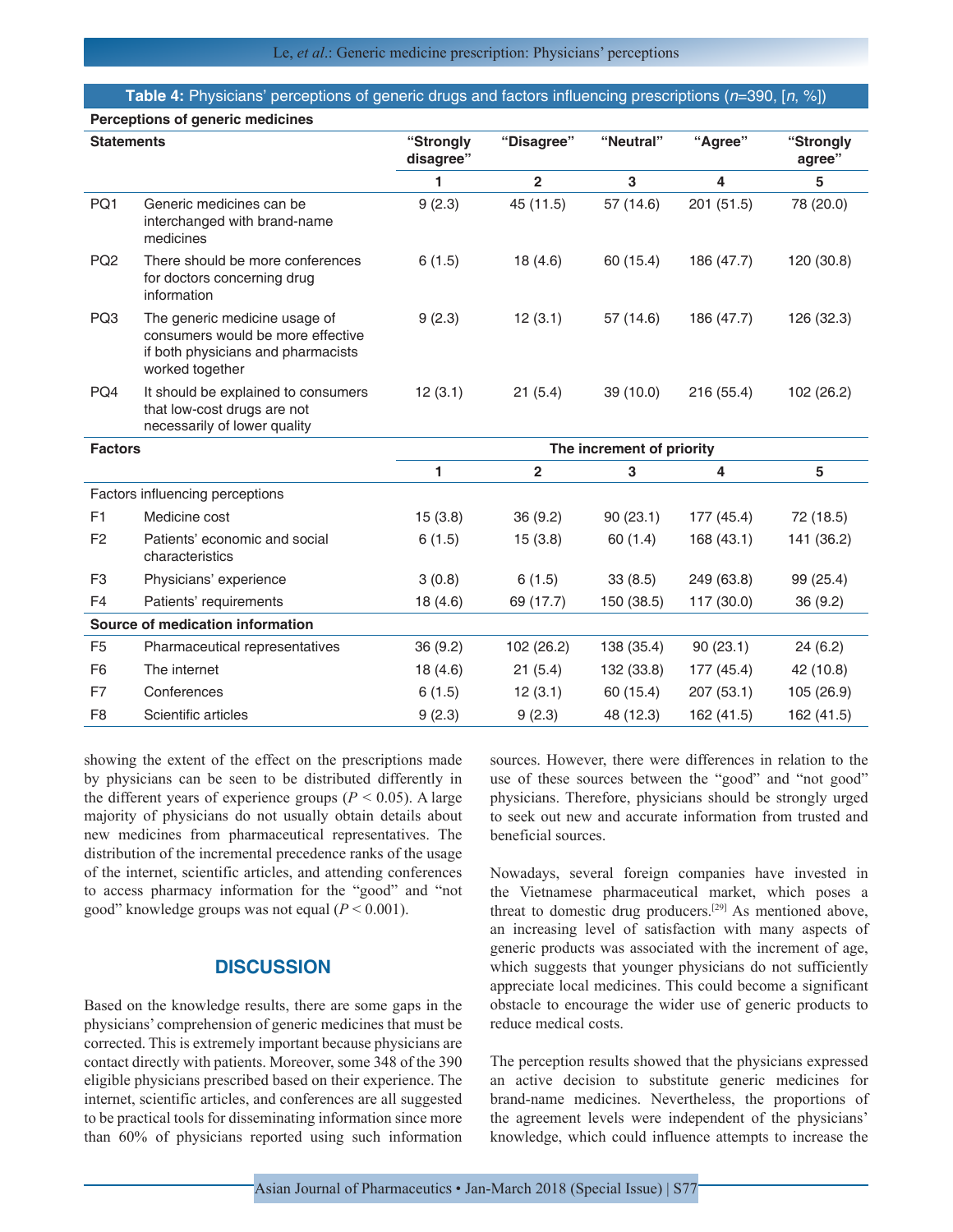Le, *et al*.: Generic medicine prescription: Physicians' perceptions

| <b>Table 5:</b> Physicians' perceptions of generic drugs and factors influencing prescriptions by demographic |  |
|---------------------------------------------------------------------------------------------------------------|--|
| characteristics '                                                                                             |  |

| Question                         | <b>Knowledge</b>                  | Gender     | Geographical<br>region | <b>High</b><br>qualification | Locality   | Age        | <b>Years of</b><br>experience | Average<br>number of<br>patients<br>per day |  |
|----------------------------------|-----------------------------------|------------|------------------------|------------------------------|------------|------------|-------------------------------|---------------------------------------------|--|
|                                  | Perceptions of generic medicines  |            |                        |                              |            |            |                               |                                             |  |
| PQ1                              | $< 0.001$ *                       | $< 0.001*$ | $< 0.001*$             | $0.049*$                     | $0.002*$   | 0.498      | 0.573                         | $0.035*$                                    |  |
| PQ <sub>2</sub>                  | $0.031*$                          | 0.695      | $< 0.001*$             | $0.040*$                     | $< 0.001*$ | $0.001*$   | $< 0.001*$                    | $0.039*$                                    |  |
| PQ3                              | 0.626                             | 0.736      | $< 0.001*$             | 0.783                        | $0.002*$   | 0.246      | 0.053                         | 0.055                                       |  |
| PQ4                              | $0.043*$                          | 0.193      | $< 0.001*$             | 0.526                        | $< 0.001*$ | $0.041*$   | 0.437                         | 0.295                                       |  |
|                                  | Factors influencing prescriptions |            |                        |                              |            |            |                               |                                             |  |
| F <sub>1</sub>                   | 0.691                             | 0.636      | 0.996                  | 0.143                        | 0.677      | 0.132      | $0.024*$                      | $0.003*$                                    |  |
| F <sub>2</sub>                   | 0.921                             | $0.034*$   | 0.400                  | 0.252                        | 0.414      | $0.001*$   | $< 0.001*$                    | $0.010*$                                    |  |
| F <sub>3</sub>                   | 0.360                             | $0.046*$   | $0.014*$               | 0.951                        | 0.777      | $0.036*$   | $0.026*$                      | $0.042*$                                    |  |
| F <sub>4</sub>                   | $0.038*$                          | 0.397      | 0.360                  | 0.208                        | 0.321      | $< 0.001*$ | $< 0.001*$                    | $0.043*$                                    |  |
| Source of medication information |                                   |            |                        |                              |            |            |                               |                                             |  |
| F <sub>5</sub>                   | 0.345                             | 0.971      | 0.180                  | 0.207                        | 0.649      | 0.114      | 0.084                         | $0.008*$                                    |  |
| F <sub>6</sub>                   | $< 0.001*$                        | $0.017*$   | 0.701                  | $0.013*$                     | 0.157      | $0.002*$   | 0.470                         | 0.720                                       |  |
| F7                               | $< 0.001*$                        | 0.240      | $< 0.001*$             | 0.807                        | $0.020*$   | $0.008*$   | 0.009                         | $0.025*$                                    |  |
| F <sub>8</sub>                   | $0.035*$                          | $0.067*$   | $< 0.001*$             | 0.123                        | $< 0.001*$ | $0.040*$   | $0.030*$                      | $0.005*$                                    |  |

\**P*<0.05. Mann–Whitney and Krusal–Wallis tests were used to compute *P* value

| Table 6: Vietnamese physicians' perceptions regarding domestic generic medicines by age (n=390)   |                       |                 |                |            |  |  |  |  |
|---------------------------------------------------------------------------------------------------|-----------------------|-----------------|----------------|------------|--|--|--|--|
| <b>Statement</b>                                                                                  | <b>Aspect</b>         | Good<br>$n$ (%) | Spearman's rho | P value    |  |  |  |  |
| Local generic medicines do not follow the<br><b>GMP</b> quidelines                                | Manufacturing process | 99 (25.4)       | 0.257          | 0.623      |  |  |  |  |
| Locally manufactured generic medicines<br>are less safe than multinational companies'<br>products | Safety                | 102 (26.2)      | 0.143          | 0.787      |  |  |  |  |
| Local companies have reputable generic<br>medicines                                               | Reputation            | 24(6.2)         | 0.986          | $< 0.001*$ |  |  |  |  |
| There is a lack of quality checks for local<br>companies' products                                | Quality               | 105 (26.9)      | 0.600          | 0.208      |  |  |  |  |

\**P*<0.05. GMP: Good manufacturing practice

use of generic products to reduce the burden of healthcare. To enhance physicians' understanding of generic products, more conferences should be held so that physicians can obtain accurate and up-to-date information about pharmaceuticals. As more than 60% of physicians agreed that the use of generic medicines among Vietnamese consumers would be more effective if both physicians and pharmacists worked together. Collaboration between these two professions should be promoted in relation to prescribing and guiding drug use for patients.In terms of allocating medicines to patients, physicians should explain that low-cost pharmaceuticals are not synonym with low quality.

Many prior studies have investigated a similar subject to the present study, although they have been conducted in other locations and using various methodologies. Popular study designs used in this area include a web survey, [15] postal survey,<sup>[17,21]</sup> interview,<sup>[23,25]</sup> or questionnaire, as in the present study.[14,18] Among the seven publications mentioned, four studies $[14,17,21,25]$  appraised the participants' knowledge. When comparing this study to previously published reports, it must be acknowledged that this study failed to test the physicians' understanding with regard to bioequivalence<sup>[21,25]</sup> and therapeutic equivalence.[14] These represent useful aspects for future studies to investigate.

With regard to the perception domain, Shank *et al*. [15] noted that older physicians exhibited 3–7.5 times more negative discernment than young physicians, while the results of Tsiantou *et al*. [18] showed that older physicians were more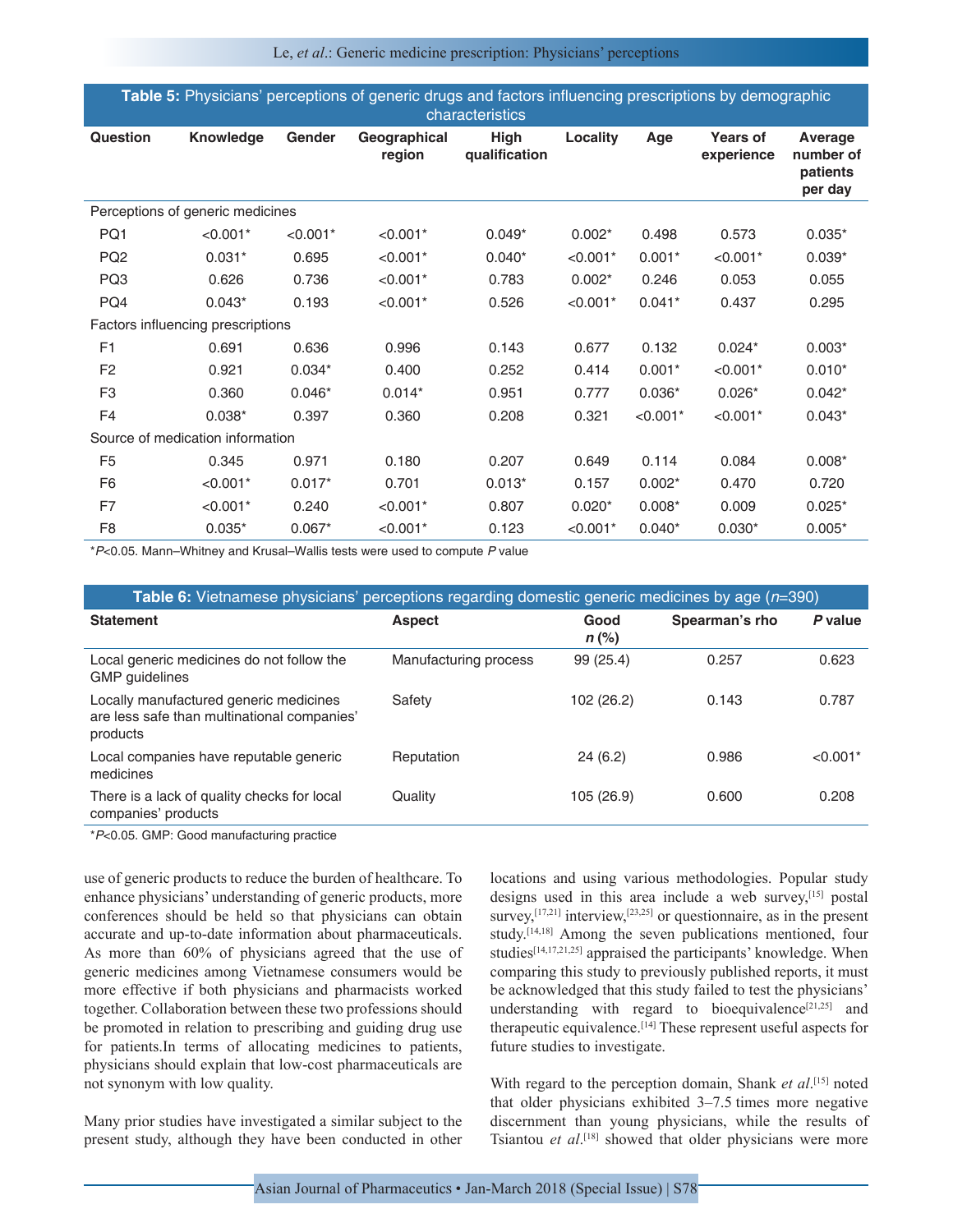likely to prescribe generic medicines than brand-name medicines, which was the same result as found in this study. Moreover, Chua *et al.*<sup>[21]</sup> reported that 86.2% of physicians agreed that patients should be provided with adequate information by physicians. Similarly, our study found the physicians to consider that patients should be provided with information about generic medicines. Perceptions regarding local generic medicines were investigated by Jamshed *et al.*[14] who found that Pakistani physicians did not appreciate the manufacturing process (82.5%) and quality (59.7%) of generic products.

A few prior publications have considered the medicinerelated information that physicians have accessed<sup>[14,18]</sup> and the factors associated with prescriptions.<sup>[14,21]</sup> A large majority of Pakistani and Malaysian physicians reported considering the socioeconomic characteristics of patients when choosing medications.[14,21] According to Tsiantou *et al*. [18] and Jamshed *et al*.,[14] pharmaceutical representatives are an essential source of up-to-date information on medicines in Greece and Karachi, respectively, while our study demonstrated that Vietnamese physicians did not prioritize information given by representatives to the same extent.

It must be noted that this study did have a number of limitations. The majority of participants were male, from urban areas, and experienced physicians. Physicians from the north and central Vietnam were less likely to participate in the survey. As this is the first time, this questionnaire has been used, minor mistakes may exist, and some features of this problem could potentially not be discussed. Furthermore, we were unable to approach most of the hospitals or private clinics in Vietnam and so were unable to determine if there is any bias in our results.

## **CONCLUSION**

The physicians' knowledge was associated with some aspects of their perceptions, which could affect attempts to enhance the use of generic medicines. It is necessary to increase the number and quality of conferences concerning medications, as well as to provide more information about generic medicines for physicians through the internet or scientific articles to improve their knowledge. Vietnamese pharmaceutical companies should employ more policy initiatives to improve their products, especially in terms of their reputation.

## **ACKNOWLEDGMENT**

The authors wish to thank the physicians who voluntarily participated in this study. They also express their gratitude to the lecturers in the Faculty of Pharmacy of the University of Pharmacy and Medicine at Ho Chi Minh City.

## **REFERENCES**

- 1. World Health Organization. Generic Medicines. Interchangeability of WHO-prequalified Generics. WHO Drug Information 2016;30(3):370-5.
- 2. U.S. Food and Drug Administration. What Are Generic Drugs? Available from: https://www. fda.gov/drugs/resourcesforyou/consumers/ buyingusingmedicinesafely/understandinggenericdrugs/ ucm144456.htm. [Last accessed on 21017 Apr 22].
- 3. King DR, Kanavos P. Encouraging the use of generic medicines: Implications for transition economies. Croat Med J 2002;43:462-9.
- 4. Nguyen RK, Mant A, Cao QM, Auton M. Medicine prices, availability, and affordability in vietnam. Southern Med Rev 2009;2:2-9.
- 5. The Generic Pharmaceutical Association. Generic Drugs Continue to Deliver Billions in Savings to the U.S. Healthcare System, New Report Finds; 2016. Available from: http://www.gphaonline.org/gpha-media/press/ generic-drugs-continue-to-deliver-billions-in-savingsto-the-u-s-healthcare-system-new-report-finds. [Last accessed on 21017 Apr 23]
- 6. U.S. Food and Drug Administration. Savings From Generic Drugs Purchased at Retail Pharmacies; 2017. . Available from: https://www.fda.gov/drugs/ resourcesforyou/ucm134205.htm. [Last accessed on 2016 Jun 5]
- 7. Maciag SP. Generic drugs for developing nations. Nat Rev Microbiol 2010;8:244.
- 8. Cameron A, Mantel-Teeuwisse AK, Leufkens HG, Laing RO. Switching from originator brand medicines to generic equivalents in selected developing countries: How much could be saved? Value Health 2012;15:664-73.
- 9. The Generic Pharmaceutical Association. Generic Drug Savings in the U.S.-Seventh Annual Edition: 2015. The United State IMS Institute for Healthcare Informatics; 2015.
- 10. Patel A, Gauld R, Norris P, Rades T. Quality of generic medicines in south africa: Perceptions versus reality-a qualitative study. BMC Health Serv Res 2012;12:297.
- 11. World Health Organization. The Impact of Implementation of ICH Guidelines in Non-ICH Countries Geneva 2002 2002. Report No.: WHO/EDM/ QSM/2002.3.
- 12. World Bank Group. GDP of Vietnnam; 2015. Available from: http://www.data.worldbank.org/indicator/ NY.GDP.MKTP.CD?locations=VN. [Last updated on 2017 May 05].
- 13. Vietnam Ministry of Health, Medical Publishing House. Strengthening Primary Health Care at the Grassroots Towards Universal Health Coverage. Hanoi: Vietnam Ministry of Health, Medical Publishing House; 2015 June 2016.
- 14. Jamshed SQ, Ibrahim MI, Hassali MA, Masood I, Low BY, Shafie AA, *et al*. Perception and attitude of general practitioners regarding generic medicines in Karachi, Pakistan: A questionnaire based study. Southern